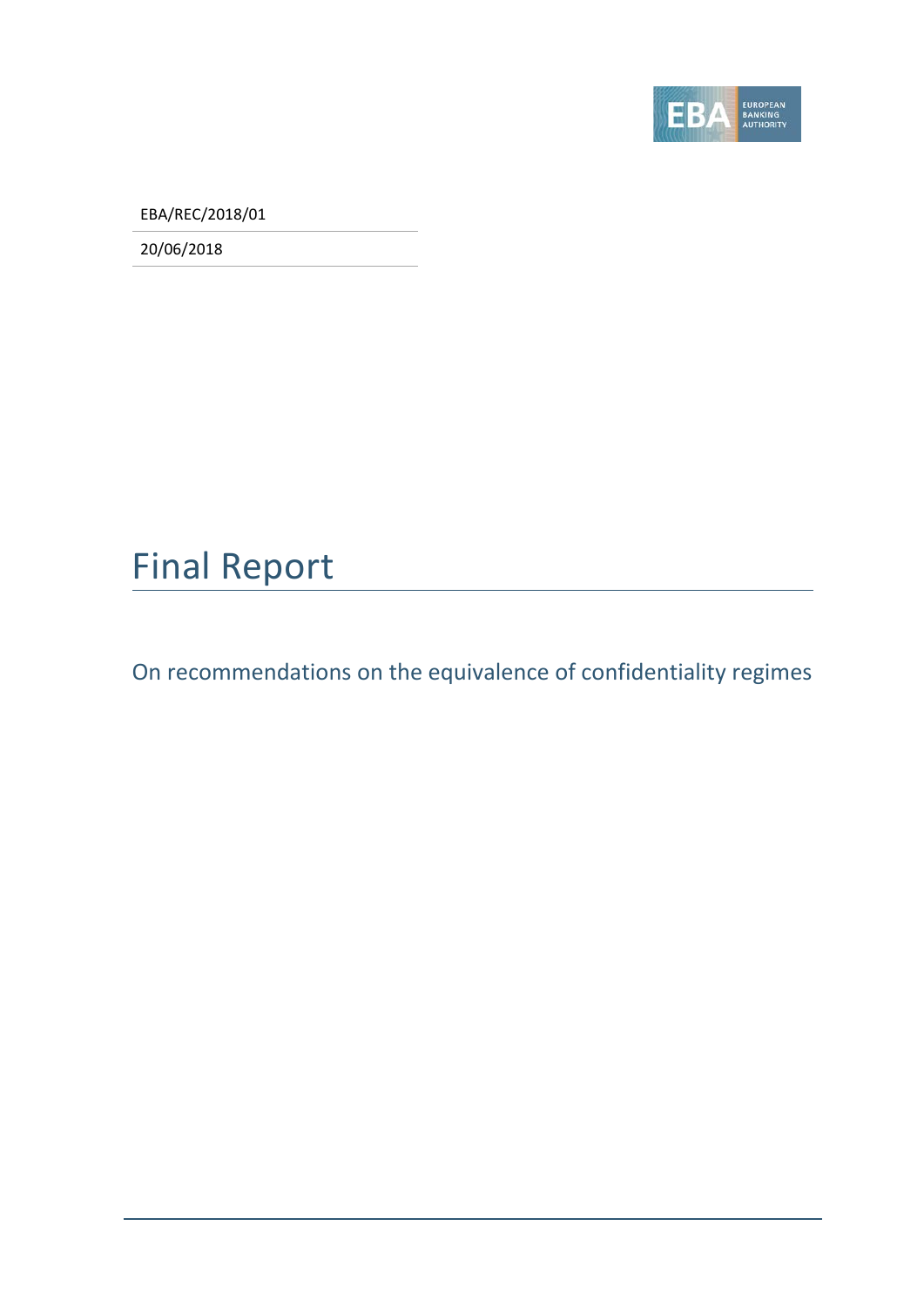

### **Contents**

|     | 1. Executive Summary                         | 3  |
|-----|----------------------------------------------|----|
|     | 2. Background and rationale                  | 4  |
|     | 3. Recommendations                           | 5  |
|     | 5. Accompanying documents                    | 12 |
| 5.1 | Views of the Banking Stakeholder Group (BSG) | 12 |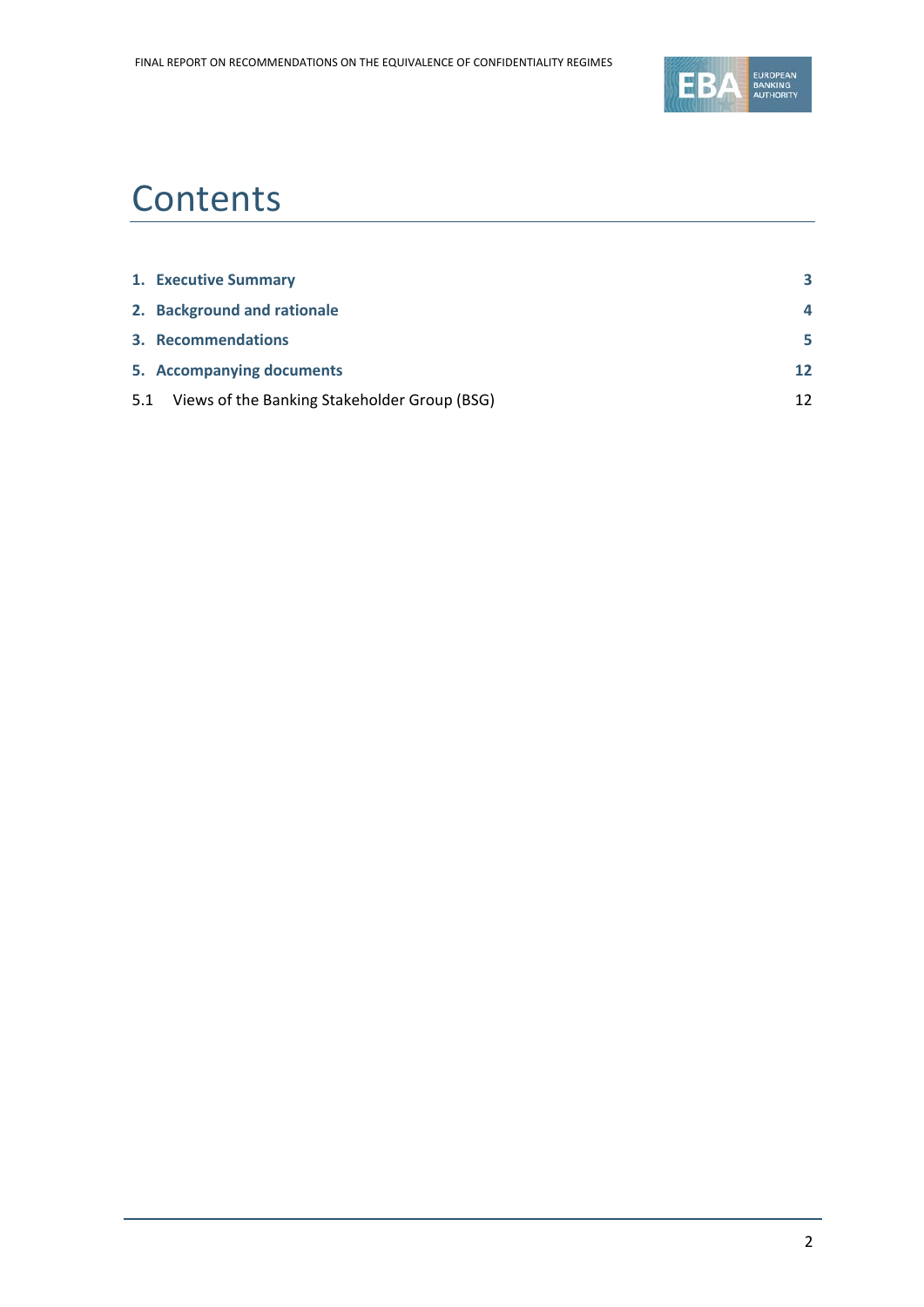

### <span id="page-2-0"></span>1. Executive Summary

The EBA has assessed confidentiality regimes of third countries with respect to Article 116 (6) CRD. The results were published in a first set of Recommendations on 1 April 2015, and an amended Recommendation on 11 September 2015. The assessments will be an ongoing process and the EBA has since then completed the assessment of a further set of authorities. The new results lead to these amending Recommendations.

#### Next steps

The Recommendations will be translated into the official EU languages and published on the EBA website. The deadline for competent authorities to report whether they comply with the recommendations will be two months after the publication of the translations. The recommendations will apply from [*Publication date +1*].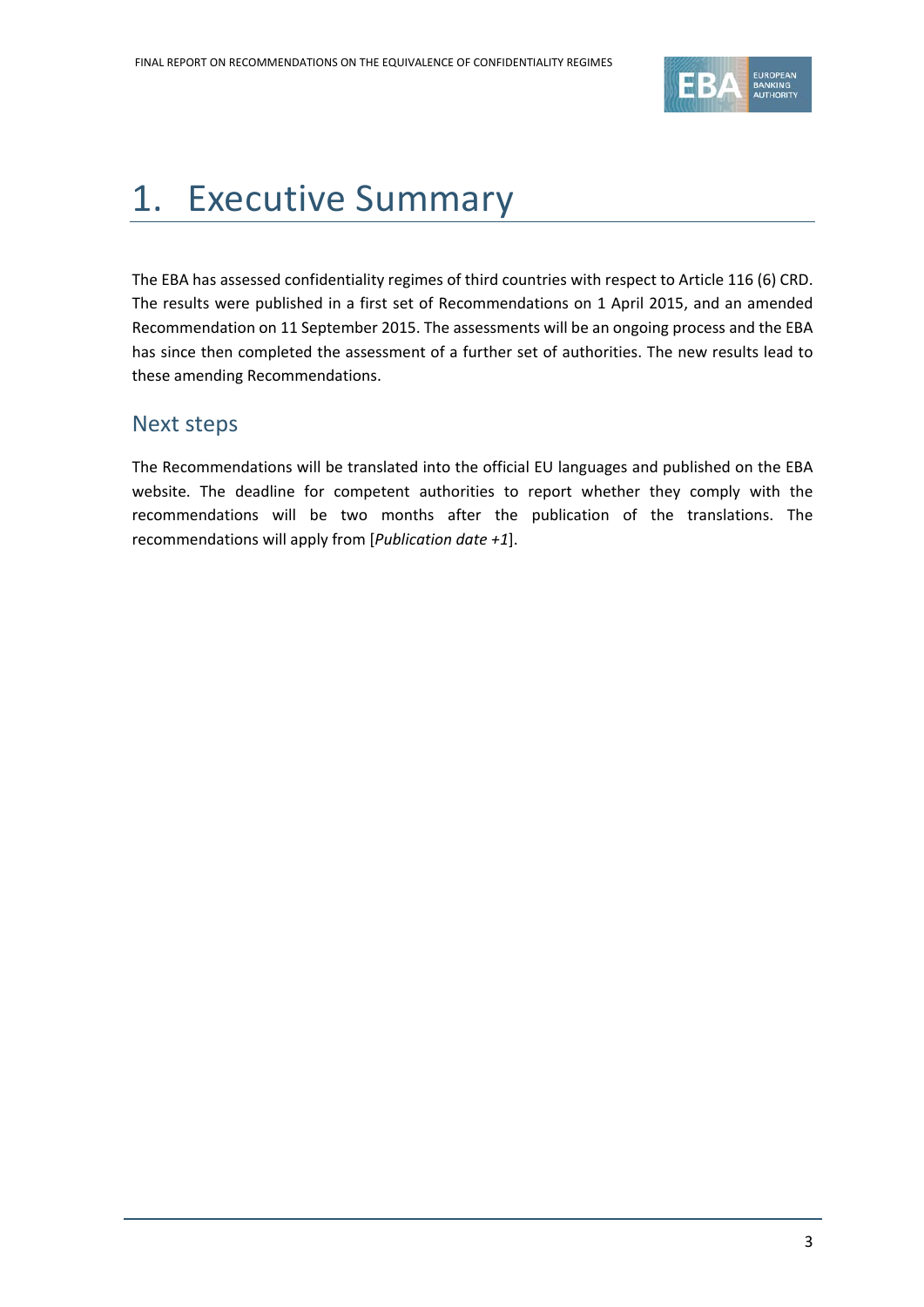

# <span id="page-3-0"></span>2. Background and rationale

Article 116(6) of the Capital Requirements Directive provides the following:

'*The competent authorities responsible for the supervision of subsidiaries of an EU parent institution or an EU parent financial holding company or EU parent mixed financial holding company and the competent authorities of a host Member State where significant branches as referred to in Article 51 are established, ESCB central banks as appropriate, and third countries' supervisory authorities where appropriate and subject to confidentiality requirements that are equivalent, in the opinion of all competent authorities, to the requirements under Chapter 1, Section II of this Directive and where applicable, Articles 54 and 58 of Directive 2004/39/EC, may participate in colleges of supervisors*.'

The EBA shall, under Article 21 of the EBA Regulation, promote the efficient, effective and consistent functioning of the colleges of supervisors and foster consistent application of European Union law within the colleges of supervisors. For that purpose, and in accordance with paragraph 3 of Article 21 of the EBA Regulation, the EBA may exercise its powers, in particular to issue guidelines and recommendations in accordance with Article 16 of the EBA Regulation and to promote convergence in supervisory functioning and best practices adopted by the colleges of supervisors. Furthermore, the EBA shall provide assistance, in accordance with Article 33 of the EBA Regulation, on equivalence issues.

With the authorities included in these amending Recommendations, the EBA has proceeded to perform its assessment to evaluate the professional secrecy and confidentiality regimes applicable to third-country supervisory authorities. These assessments will also be continued in the future.

These Amending Recommendations are issued on the basis of Article 16 of the EBA Regulation and are aimed at informing the opinion of the competent authorities, as referred to in Article 116(6) of the Capital Requirements Directive. The EBA expects to receive confirmation of the competent authorities' compliance or of their intention to comply irrespective of whether an actual case of college participation exists.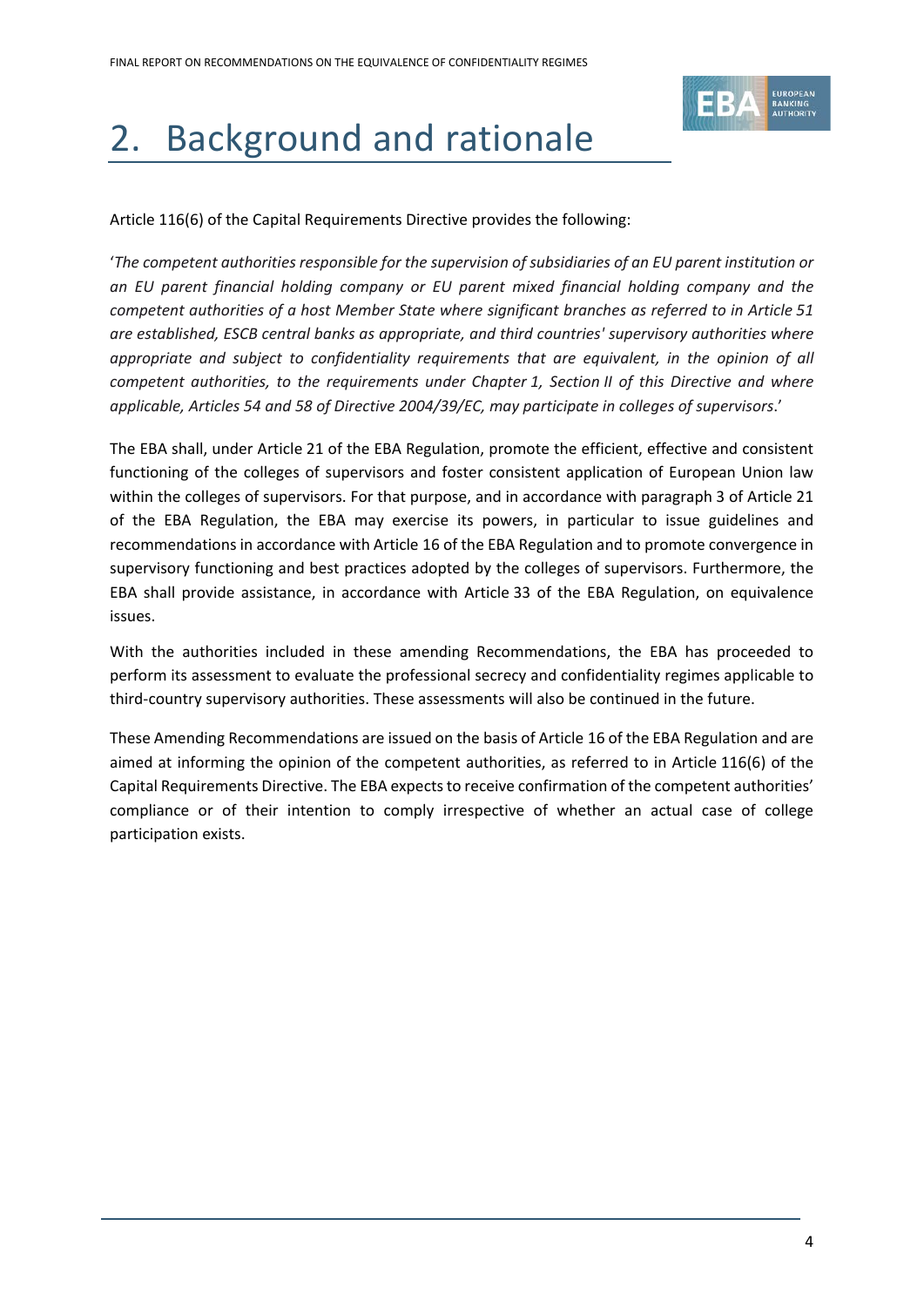

# <span id="page-4-0"></span>3. Recommendations

EBA/REC/XX/XX

## Recommendations amending Recommendations EBA/REC/2015/01

# on the equivalence of confidentiality regimes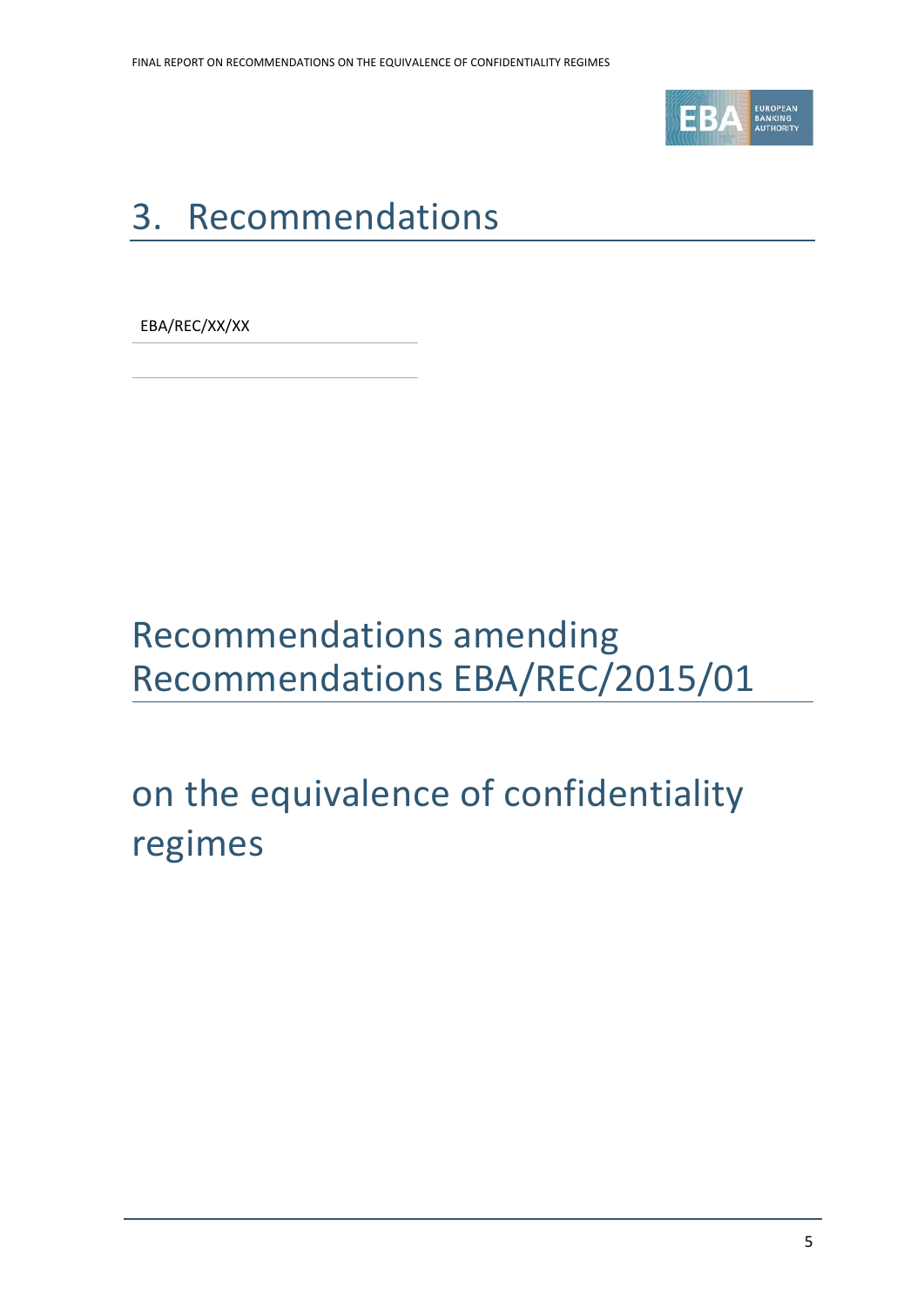

## 1. Compliance and reporting obligations

#### Status of these recommendations

- 1. This document contains recommendations issued pursuant to Article 16 of Regulation (EU) No  $1093/2010<sup>1</sup>$  $1093/2010<sup>1</sup>$ . In accordance with Article 16(3) of Regulation (EU) No 1093/2010, competent authorities and financial institutions must make every effort to comply with the recommendations.
- 2. Recommendations set the EBA view of appropriate supervisory practices within the European System of Financial Supervision or of how Union law should be applied in a particular area. Competent authorities as defined in Article 4(2) of Regulation (EU) No 1093/2010 to whom recommendations apply should comply by incorporating them into their practices as appropriate (e.g. by amending their legal framework or their supervisory processes), including where recommendations are directed primarily at institutions.

#### Reporting requirements

 $\overline{a}$ 

- 3. According to Article 16(3) of Regulation (EU) No 1093/2010, competent authorities must notify the EBA as to whether they comply or intend to comply with these recommendations, or otherwise with reasons for non-compliance, by ([dd.mm.yyyy]). In the absence of any notification by this deadline, competent authorities will be considered by the EBA to be noncompliant. Notifications should be sent by submitting the form available on the EBA website to [compliance@eba.europa.eu](mailto:compliance@eba.europa.eu) with the reference 'EBA/REC/XX/XX'. Notifications should be submitted by persons with appropriate authority to report compliance on behalf of their competent authorities. Any change in the status of compliance must also be reported to EBA.
- 4. Notifications will be published on the EBA website, in line with Article 16(3).

<span id="page-5-0"></span><sup>1</sup> Regulation (EU) No 1093/2010 of the European Parliament and of the Council of 24 November 2010 establishing a European Supervisory Authority (European Banking Authority), amending Decision No 716/2009/EC and repealing Commission Decision 2009/78/EC, (OJ L 331, 15.12.2010, p.12).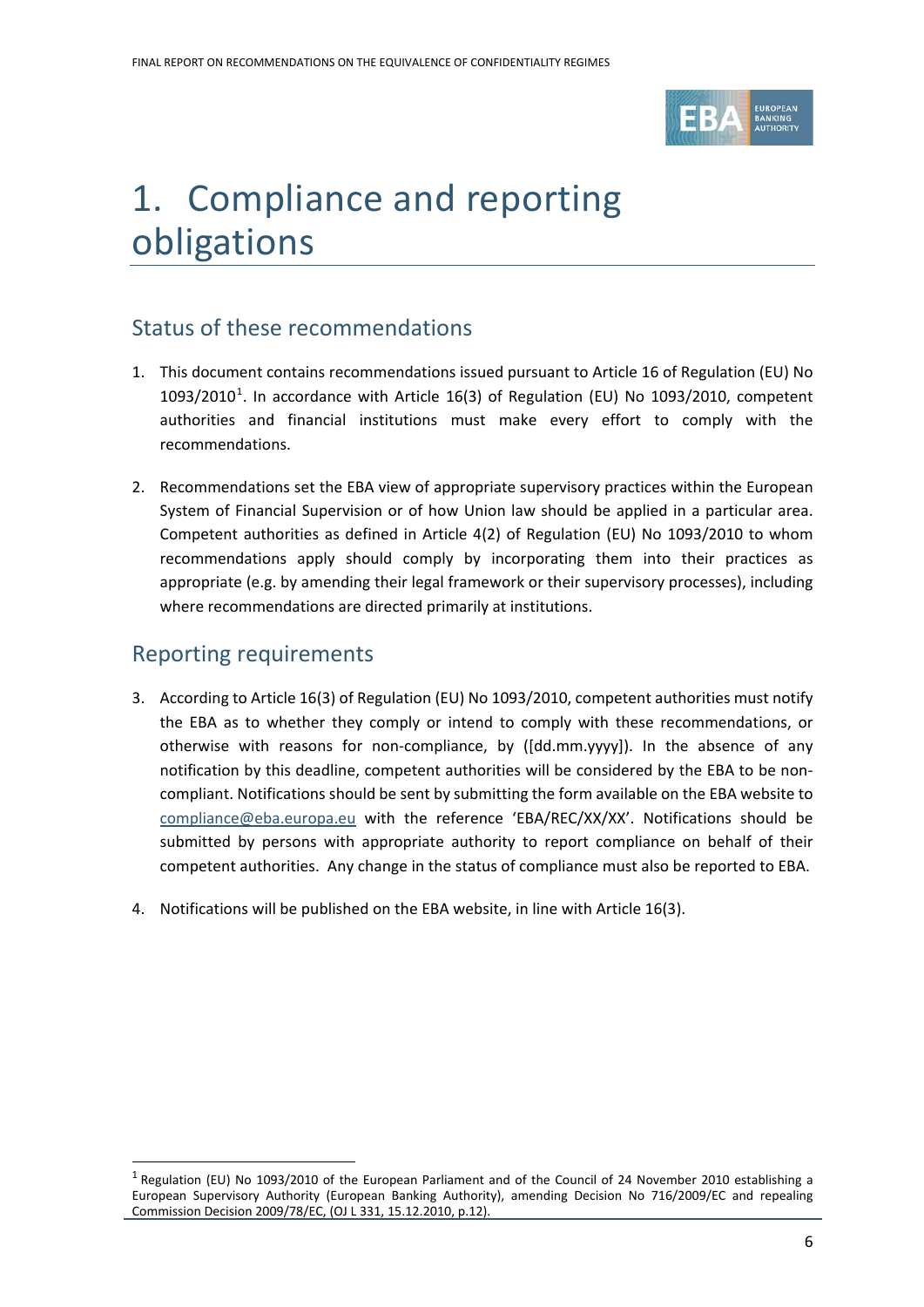

### 2. Addressees

5. These recommendations are addressed to competent authorities as defined in of Article 4(2) of Regulation (EU) No 1093/2010.

### 3. Implementation

### Date of application

6. These recommendations apply from dd.XX.XXX.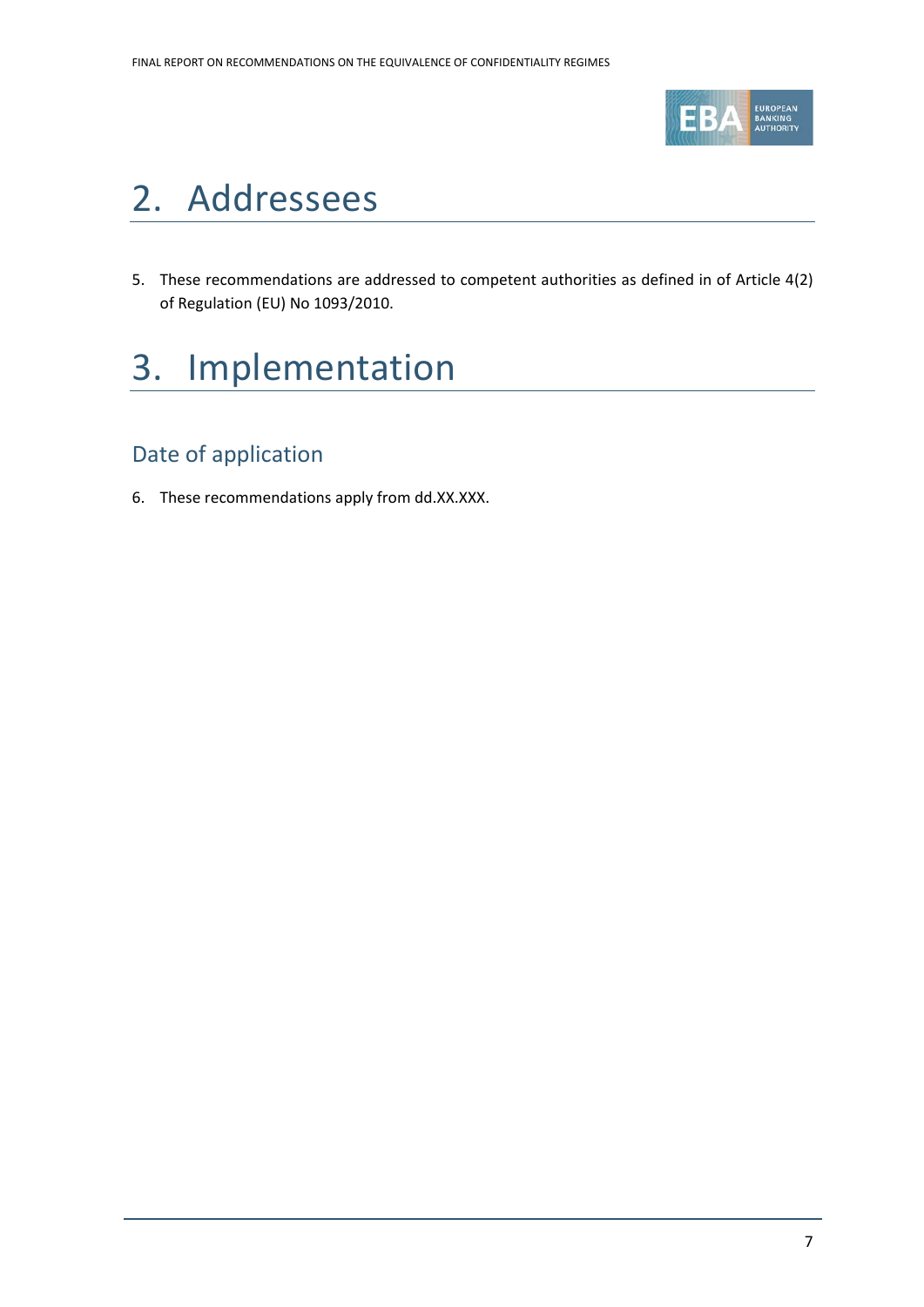

### 4. Amendments

#### 7. Recommendations EBA/REC/2015/01 on the equivalence of confidentiality regimes are amended as follows:

The following rows are added to the Annex "Table of authorities assessed and equivalence assessment performed"

| <b>AUTHORITY</b><br><b>ASSESSED</b> | <b>PRINCIPLE 1:</b><br><b>NOTION OF</b><br><b>CONFIDENTIAL</b><br><b>INFORMATION</b> | <b>PRINCIPLE 2:</b><br><b>PROFESSIONAL</b><br><b>SECRECY</b><br><b>REQUIREMENTS</b> | <b>PRINCIPLE 3:</b><br><b>RESTRICTIONS ON</b><br>THE USE OF<br><b>CONFIDENTIAL</b><br><b>INFORMATION</b> | <b>PRINCIPLE 4:</b><br><b>RESTRICTIONS ON</b><br><b>FURTHER DISCLOSURE</b><br>OF CONFIDENTIAL<br><b>INFORMATION</b> | <b>ADDITIONAL</b><br><b>INFORMATION FOR</b><br><b>CONSIDERATION:</b><br><b>BREACH OF</b><br><b>PROFESSIONAL</b><br><b>SECRECY AND</b><br><b>OTHER</b><br><b>REQUIREMENTS</b><br><b>RELATED TO</b><br><b>CONFIDENTIAL</b><br><b>INFORMATION</b><br><b>DISCLOSURE</b> | <b>OVERALL</b><br><b>ASSESSMENT</b> |
|-------------------------------------|--------------------------------------------------------------------------------------|-------------------------------------------------------------------------------------|----------------------------------------------------------------------------------------------------------|---------------------------------------------------------------------------------------------------------------------|---------------------------------------------------------------------------------------------------------------------------------------------------------------------------------------------------------------------------------------------------------------------|-------------------------------------|
| <b>Bailiwick of</b>                 | 21<br>of<br>the<br>Art.<br>Financial Services                                        | 21<br>of<br>the<br>Article<br>Services<br>Financial                                 | Section $2(2)$ and $2(3)$ of<br>the Financial Services                                                   | 21<br>Section<br>of<br>the<br>Services<br>Financial                                                                 | Section 21 of the<br>Services<br>Financial                                                                                                                                                                                                                          | Equivalent                          |
| <b>Guernsey</b>                     | Commission                                                                           | Commission (Bailiwick                                                               | Commission (Bailiwick                                                                                    | Commission (Bailiwick                                                                                               | Commission                                                                                                                                                                                                                                                          |                                     |
|                                     | (Bailiwick<br>of                                                                     | of Guernsey) Law                                                                    | of Guernsey) Law                                                                                         | of Guernsey) Law                                                                                                    | of<br>(Bailiwick                                                                                                                                                                                                                                                    |                                     |
| Guernsey<br>1)                      | Guernsey) Law                                                                        |                                                                                     | Article 34B of the                                                                                       |                                                                                                                     | Guernsey) Law                                                                                                                                                                                                                                                       |                                     |
| Financial<br><b>Services</b>        |                                                                                      | 43<br>of<br>the<br>Article                                                          | Protection of investors                                                                                  | Articles 44 and 45 of                                                                                               |                                                                                                                                                                                                                                                                     |                                     |
| Commission                          | Article 43 of the                                                                    | <b>Banking</b><br>Supervision                                                       | (Bailiwick of Guernsey)                                                                                  | the<br>Banking                                                                                                      | Article 43 of the                                                                                                                                                                                                                                                   |                                     |
|                                     | <b>Banking</b>                                                                       | (Bailiwick of Guernsey)                                                             | Law                                                                                                      | Supervision (Bailiwick                                                                                              | <b>Banking Supervision</b>                                                                                                                                                                                                                                          |                                     |
|                                     | Supervision                                                                          | Law                                                                                 | 80<br>of the<br>Article                                                                                  | of Guernsey) Law                                                                                                    | (Bailiwick<br>0f                                                                                                                                                                                                                                                    |                                     |
|                                     | (Bailiwick<br>of                                                                     | Article<br>34A of the                                                               | <b>Business</b><br>Insurance                                                                             | Articles 34B and 34C if                                                                                             | Guernsey) Law                                                                                                                                                                                                                                                       |                                     |
|                                     | Guernsey) Law                                                                        | Protection of Investors                                                             |                                                                                                          | of<br>the<br>Protection                                                                                             |                                                                                                                                                                                                                                                                     |                                     |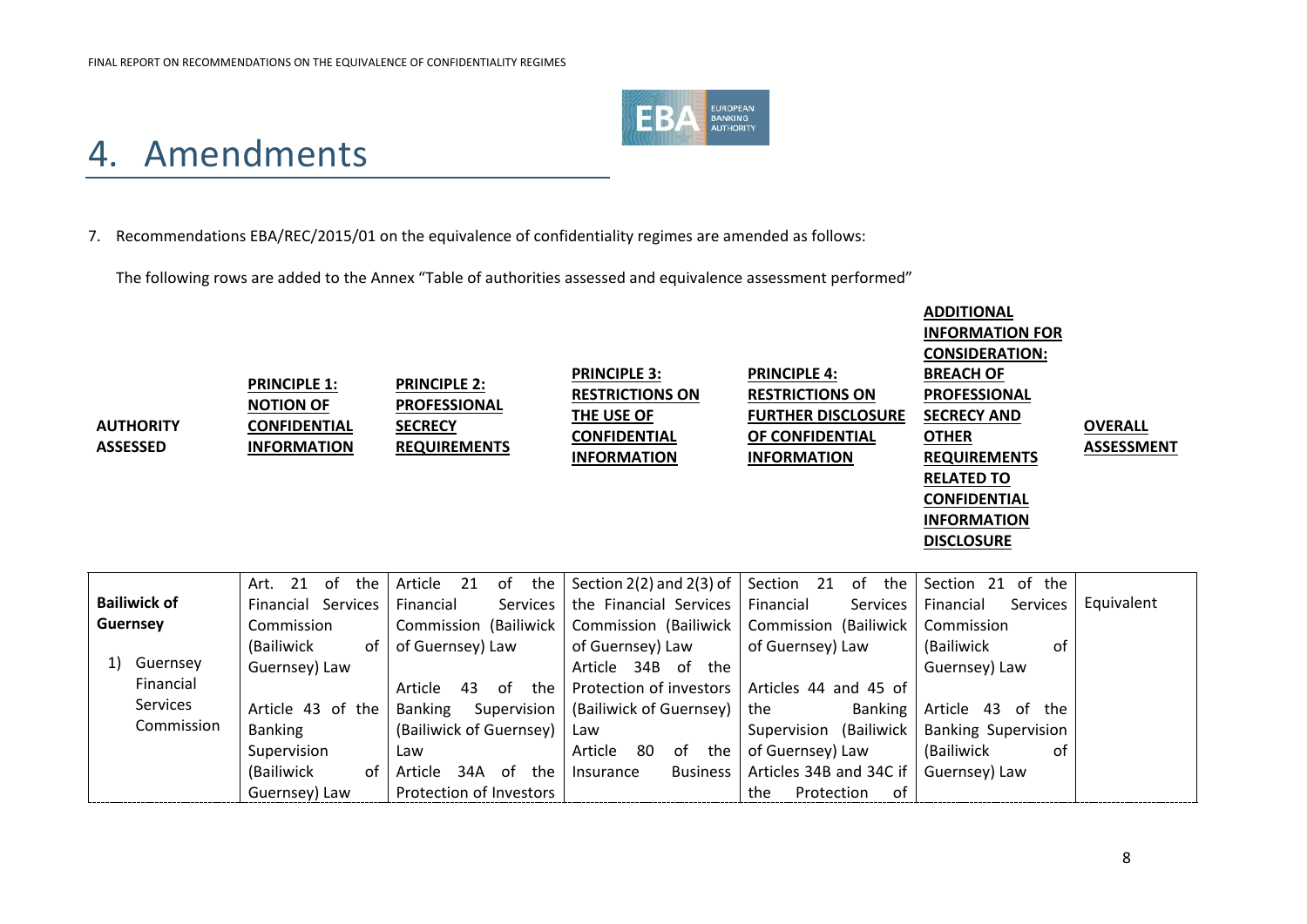

| https://www. |                           | (Bailiwick of Guernsey)      | (Bailiwick of Guernsey)     | Investors (Bailiwick of     | Article 34A of the           |  |
|--------------|---------------------------|------------------------------|-----------------------------|-----------------------------|------------------------------|--|
| gfsc.gg/     | Article 34A of the        | Law                          | Law                         | Guernsey) Law               | Protection<br>of             |  |
|              | of<br>Protection          |                              |                             |                             | Investors (Bailiwick         |  |
|              | Investors                 | - 79<br>of<br>Article<br>the | Article 57 of the           | Articles 80, 84, 81A of     | of Guernsey) Law             |  |
|              | (Bailiwick<br>of          | Insurance<br><b>Business</b> | Insurance<br>Managers       | the Insurance Business      |                              |  |
|              | Guernsey) Law             | (Bailiwick of Guernsey)      | and<br>Insurance            | (Bailiwick of Guernsey)     | Article 79 of the            |  |
|              |                           | Law                          | Intermediaries              | Law                         | <b>Business</b><br>Insurance |  |
|              | Article 79 of the         |                              | (Bailiwick of Guernsey)     |                             | (Bailiwick<br>of             |  |
|              | <b>Insurance Business</b> | Article<br>56 of the         | Law                         | Articles 57, 58, 58A of     | Guernsey) Law                |  |
|              | (Bailiwick<br>of          | Insurance<br>Managers        |                             | the<br>Insurance            |                              |  |
|              | Guernsey) Law             | and<br>Insurance             | of<br>Article 44<br>the     | Managers<br>and             | Article 56 of the            |  |
|              |                           | Intermediaries               | Regulation<br>of            | Insurance                   | <b>Insurance Managers</b>    |  |
|              | Article 56 of the         | (Bailiwick of Guernsey)      | Fiduciaries,                | <b>Intermediaries</b>       | and<br>Insurance             |  |
|              | Insurance                 | Law                          | Administration              | (Bailiwick of Guernsey)     | Intermediaries               |  |
|              | Managers<br>and           |                              | businesses<br>and           | Law                         | (Bailiwick<br>of             |  |
|              | Insurance                 | Article 43<br>of<br>the      | <b>Directors</b><br>Company |                             | Guernsey) Law                |  |
|              | Intermediaries            | Regulation<br>of             | (Bailiwick<br>etc.<br>of    | Articles 44 and 45 of       |                              |  |
|              | (Bailiwick<br>of          | Fiduciaries,                 | Guernsey) Law               | Regulation<br>of<br>the     | Article 43 of<br>the         |  |
|              | Guernsey) Law             | Administration               |                             | Fiduciaries,                | Regulation<br>of             |  |
|              |                           | businesses<br>and            |                             | Administration              | Fiduciaries,                 |  |
|              | Article 43 of the         | Company<br><b>Directors</b>  |                             | businesses<br>and           | Administration               |  |
|              | Regulation<br>of          | (Bailiwick<br>etc.<br>of     |                             | <b>Directors</b><br>Company | businesses<br>and            |  |
|              | Fiduciaries,              | Guernsey) Law                |                             | (Bailiwick<br>etc.<br>of    | Company Directors            |  |
|              | Administration            |                              |                             | Guernsey) Law               | etc. (Bailiwick<br>- of      |  |
|              | businesses<br>and         |                              |                             |                             | Guernsey) Law                |  |
|              | Company                   |                              |                             | Paragraph 2.7 of the        |                              |  |
|              | <b>Directors</b><br>etc.  |                              |                             | of<br>Instrument            |                              |  |
|              | of<br>(Bailiwick          |                              |                             | Delegation                  |                              |  |
|              | Guernsey) Law             |                              |                             |                             |                              |  |
|              |                           |                              |                             |                             |                              |  |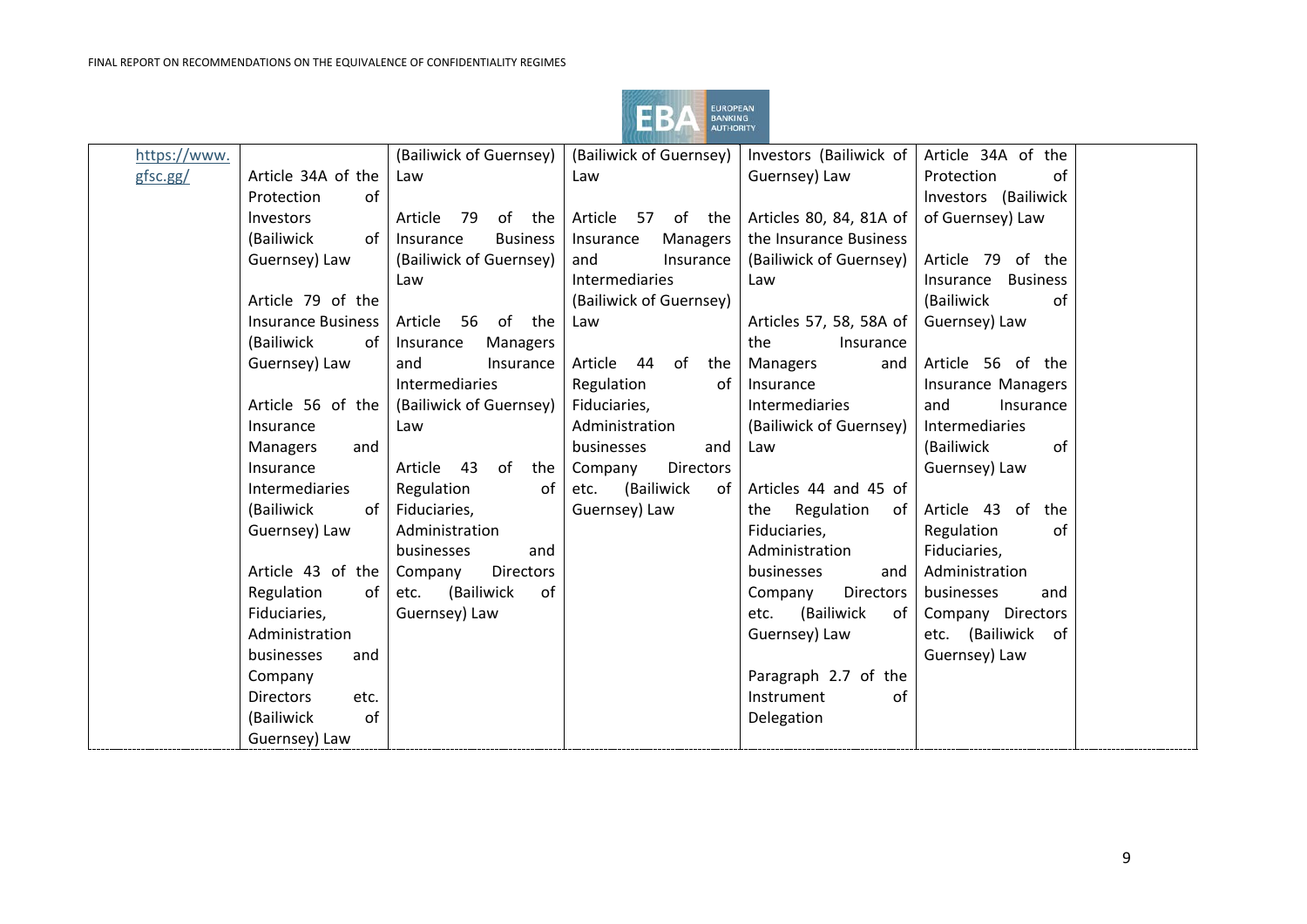

| <b>Oriental Republic</b><br>of Uruguay<br>Superintende<br>1)<br>nce of the<br>Financial<br>Services of<br>the Central<br>Bank of<br>Uruguay<br>http://www.<br>bcu.gub.uy/I<br>ngles/Paginas<br>/Financial-<br>Institutions.a<br>SDX | Articles 8, 9, 10, 11<br>of the Law 18.381<br>Items 1, 2 and 3 of<br>the Resolution D-<br>46-2016                                                         | Articles 20 and 21 of<br>the Central Bank<br>Uruguay Organic<br>Charter<br>Articles 163 and 302<br>of the Criminal Code                                                                                                        | Articles 34 and 35 of<br>the Central Bank of<br><b>Uruguay Charter</b><br>Articles $14 - 27$ of the<br>Law 18.401<br>Articles $5 - 8$ of the<br>Law 17.835 | Article 190(3) of the<br>Code of Civil<br>Procedure<br>Articles 120 and 197<br>of the Uruguayan<br>Constitution<br>Articles $20 - 23$ of the<br>Law 16.698<br>Articles $9 - 10$ of the<br>Law 13.381<br>Article 1 of the Board<br>of Directors<br>Regulation | Article 21 of the<br>Central Bank of<br><b>Uruguay Charter</b><br>Articles 163 and 302<br>of the Criminal Code                                                                                       | Equivalent |
|-------------------------------------------------------------------------------------------------------------------------------------------------------------------------------------------------------------------------------------|-----------------------------------------------------------------------------------------------------------------------------------------------------------|--------------------------------------------------------------------------------------------------------------------------------------------------------------------------------------------------------------------------------|------------------------------------------------------------------------------------------------------------------------------------------------------------|--------------------------------------------------------------------------------------------------------------------------------------------------------------------------------------------------------------------------------------------------------------|------------------------------------------------------------------------------------------------------------------------------------------------------------------------------------------------------|------------|
| <b>Republic of Korea</b><br>Bank of<br>1)<br>Korea<br>http://www.<br>bok.or.kr/en<br>g/engMain.a<br>ction                                                                                                                           | Article 42 of the<br>Bank of Korea Act<br>Article 9 of the<br>Official<br>and<br>Information<br>Disclosure Act<br>Article 31, 33 of<br>the Statistics Act | Article 42 of the Bank<br>of Korea Act<br>Article 34<br>of the<br><b>Statistics Act</b><br>Article 4 of the Act on<br>Real Name Financial<br>Transactions<br>Article 127 of the<br><b>Criminal Act</b><br>Article 20 of<br>the | Articles 1, 28, 42, 56-<br>59, 64-65, 68-69, 81 of<br>the Bank of Korea Act                                                                                | Article 94 of the Bank<br>of Korea Act<br>Article<br>20<br>of the<br>Foreign<br>Exchange<br><b>Transactions Act</b><br>Articles 303, 315 and<br>of the Civil<br>3017<br>Procedure Act                                                                        | Article 104 of the<br>Bank of Korea Act<br>Article 127 of the<br><b>Criminal Act</b><br>Article 4 and 6 of the<br>Act on Real name<br>Financial<br>Transactions<br>and<br>of<br>Guarantee<br>Secrecy | Equivalent |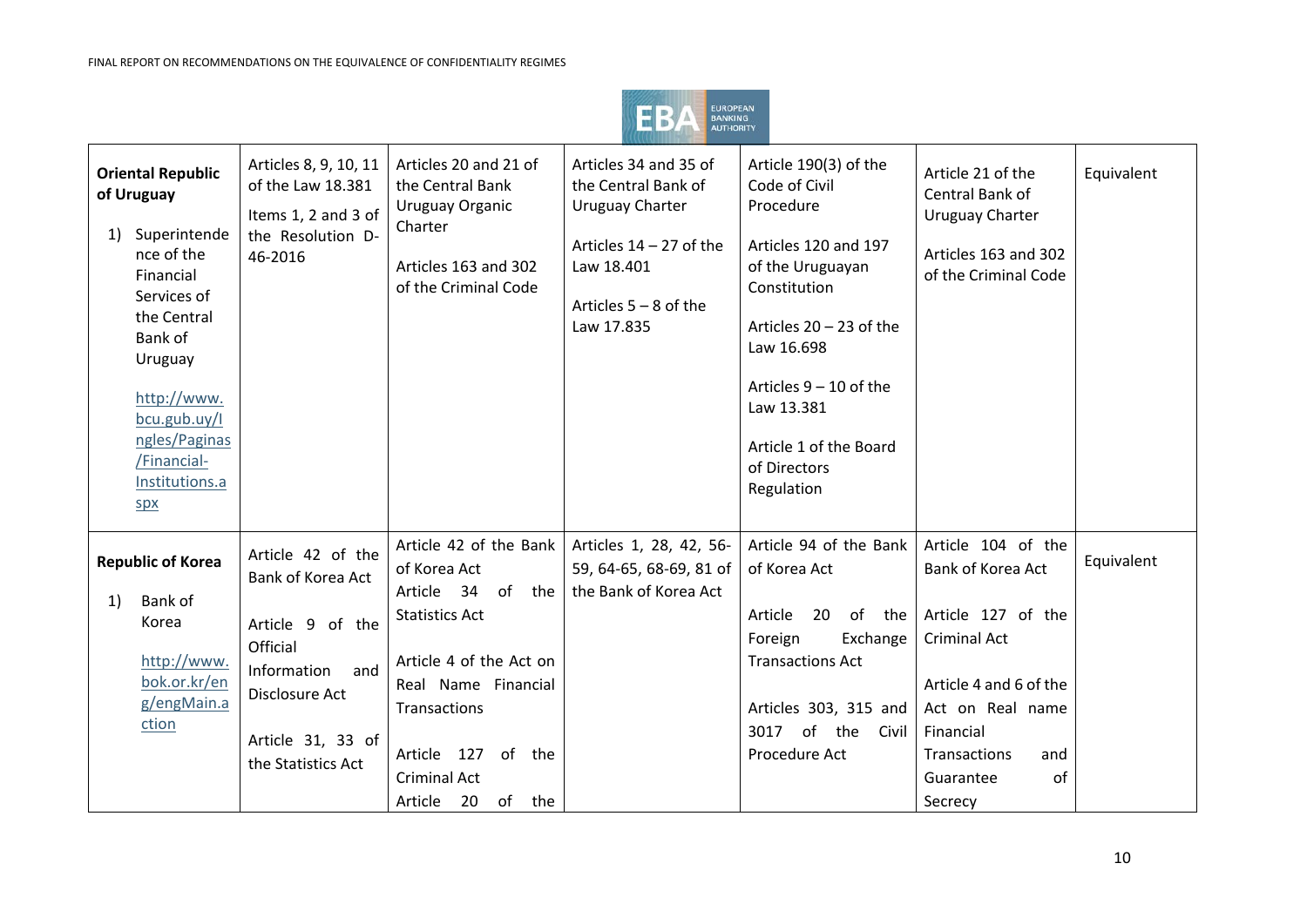

| Article $4(1)$ of the | Public<br>Certified   | Articles $106 - 109$ and |  |
|-----------------------|-----------------------|--------------------------|--|
| Act on Real Name      | <b>Accountant Act</b> | 111 of the Criminal      |  |
| Financial             |                       | Procedure Act            |  |
| Transactions          | Article 26 of the     | Article 4 of the Act on  |  |
|                       | Attorney-at-law Act   | Real Name Financial      |  |
| Articles 313 and      |                       | Transactions             |  |
| 314 of the Debtor     |                       | Article 11, 21 of the    |  |
| Rehabilitation and    |                       | Information<br>Official  |  |
| <b>Bankruptcy Act</b> |                       | and Disclosure Act       |  |
|                       |                       | Article 4 of<br>the      |  |
|                       |                       | Regulation<br>on         |  |
|                       |                       | exchange<br>0f           |  |
|                       |                       | information according    |  |
|                       |                       | to Article 94 of the     |  |
|                       |                       | Bank of Korea Act        |  |